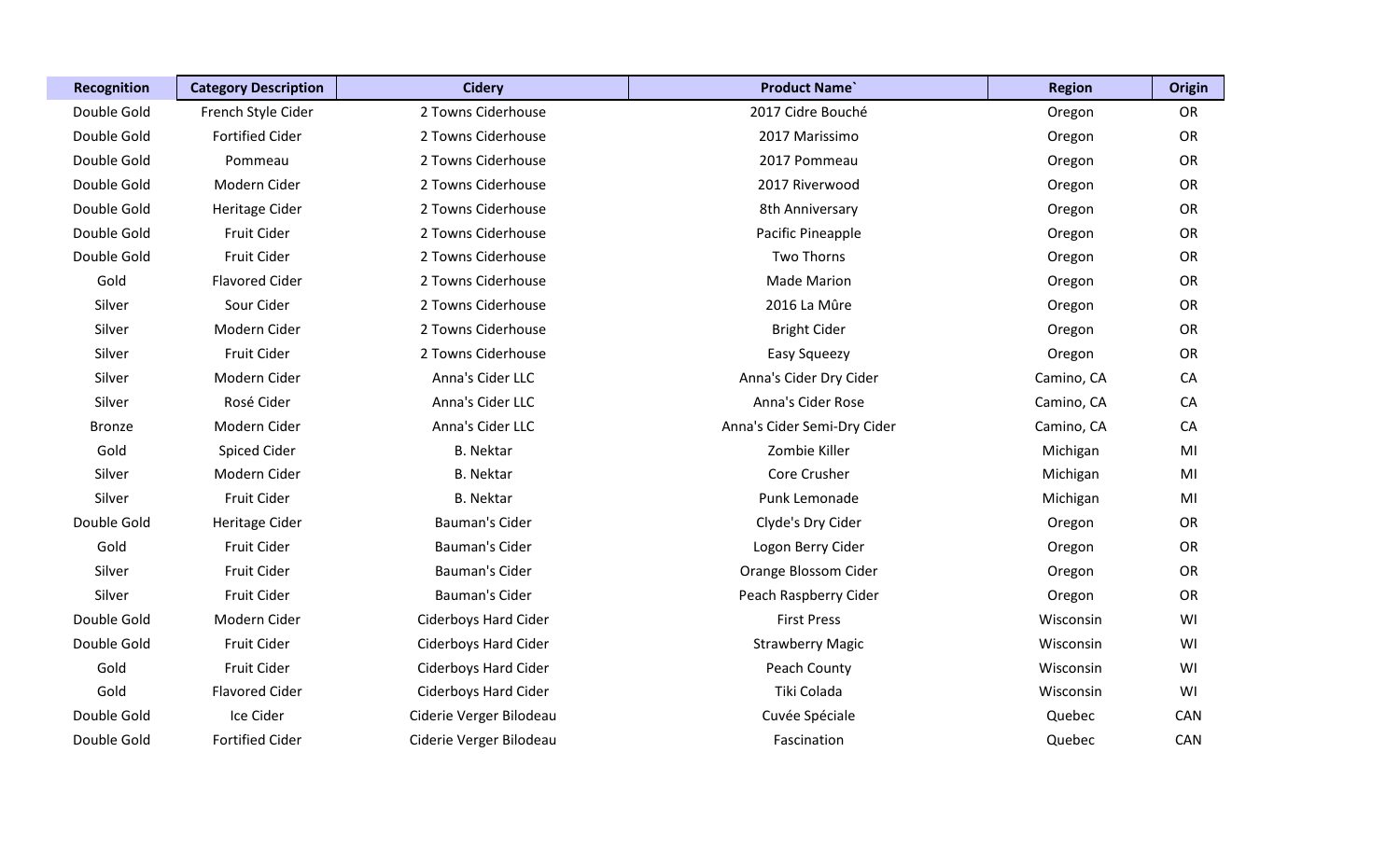| Double Gold   | <b>Fortified Cider</b> | Ciderie Verger Bilodeau            | Framboisier                                    | Quebec                  | CAN       |
|---------------|------------------------|------------------------------------|------------------------------------------------|-------------------------|-----------|
| Double Gold   | <b>Fortified Cider</b> | Ciderie Verger Bilodeau            | Le Petit Bonheur                               | Quebec                  | CAN       |
| Double Gold   | Ice Cider              | Ciderie Verger Bilodeau            | Nectar de Glace                                | Quebec                  | CAN       |
| Silver        | <b>Sparkling Cider</b> | Ciderie Verger Bilodeau            | Effervescent                                   | Quebec                  | CAN       |
| Double Gold   | Modern Cider           | Contoocook Cider Company           | Contoocook Blend                               | Gould Hill Farm, NH     | <b>NH</b> |
| Double Gold   | Fruit Cider            | Contoocook Cider Company           | Cranberry                                      | Contoocook, NH          | <b>NH</b> |
| Double Gold   | Modern Perry           | Double Mountain                    | Perry                                          | <b>Hood River</b>       | <b>OR</b> |
| Gold          | Heritage Cider         | Double Mountain                    | Arkansas Black Cider                           | <b>Hood River</b>       | OR        |
| Silver        | Modern Cider           | Double Mountain                    | Dry Cider                                      | <b>Hood River</b>       | OR        |
| Silver        | Oaked Cider            | Double Mountain                    | Oak-Aged Dry Brandy Cider                      | <b>Hood River</b>       | OR        |
| Silver        | Heritage Cider         | Double Mountain                    | Wickson Crab Cider                             | <b>Hood River</b>       | OR        |
| <b>Bronze</b> | Heritage Cider         | Double Mountain                    | Estate Heirloom Cider                          | <b>Swihart Orchards</b> | <b>OR</b> |
| <b>Bronze</b> | Rosé Cider             | Double Mountain                    | Red Fleshed Rosé Cider                         | <b>Hood River</b>       | OR        |
| Double Gold   | Modern Perry           | EdenVale Winery                    | Eden Valley Orchards Pear House Cider          | Rogue River Valley      | OR        |
| Silver        | <b>Hopped Cider</b>    | Fabbioli Cellars                   | Attitude Adjuster                              | Virginia                | VA        |
| Silver        | Fruit Cider            | Fabbioli Cellars                   | Ladies Man                                     | Virginia                | VA        |
| Silver        | Modern Perry           | Fabbioli Cellars                   | Perry                                          | Virginia                | VA        |
| Silver        | Oaked Cider            | Falconer Vineyards Winery & Cidery | Lumberjack Hard Cider - Minnesota Barrel Oaked | Minnesota               | <b>MN</b> |
| <b>Bronze</b> | Modern Cider           | Falconer Vineyards Winery & Cidery | Lumberjack Hard Cider - Minnesota Apple        | Minnesota               | mn        |
| Silver        | Mead                   | <b>Hierophant Meadery LLC</b>      | Song of the Elders                             |                         | <b>WA</b> |
| <b>Bronze</b> | <b>Hopped Mead</b>     | <b>Hierophant Meadery LLC</b>      | <b>Hopped Mead</b>                             |                         | <b>WA</b> |
| <b>Bronze</b> | <b>Flavored Mead</b>   | <b>Hierophant Meadery LLC</b>      | Cacao Damiana                                  |                         | <b>WA</b> |
| Silver        | Fruit - Single         | Hurricane Hills Winery             | <b>Blackberry Lavender Wine</b>                | Washington              | <b>WA</b> |
| <b>Bronze</b> | Fruit - Single         | <b>Hurricane Hills Winery</b>      | Apple Habanero wine                            | Washington              | <b>WA</b> |
| <b>Bronze</b> | Fruit - Single         | Hurricane Hills Winery             | Rhubarb Rosé Wine                              | Washington              | <b>WA</b> |
| <b>Bronze</b> | Fruit - Single         | Hurricane Hills Winery             | Northern Blueberry Wine                        | Washington              | <b>WA</b> |
| <b>Bronze</b> | Heritage Cider         | Metal House Cider                  | Ora d'Oro                                      | Esophus                 | <b>WA</b> |
| <b>Bronze</b> | <b>Hopped Cider</b>    | <b>Methow Valley Cider House</b>   | Howlling Wolf                                  | Washington              | WA        |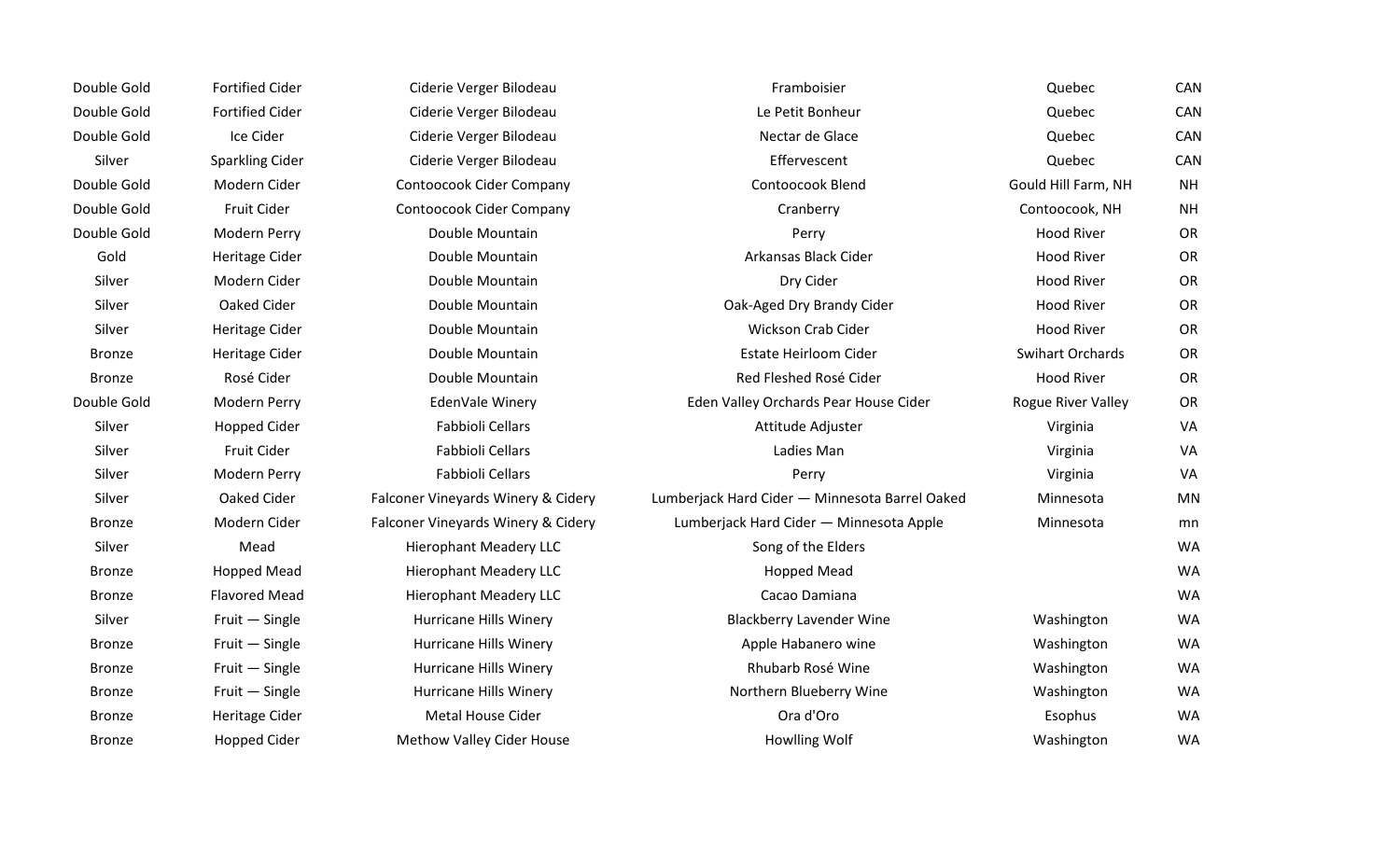| <b>Bronze</b> | Heritage Cider         | Methow Valley Cider House        | <b>King Cougar</b>          | Washington            | <b>WA</b> |
|---------------|------------------------|----------------------------------|-----------------------------|-----------------------|-----------|
| Gold          | Fruit Cider            | <b>Outlaw Cider Company</b>      | Cherry Bomb                 | Yakima Valley         | <b>TX</b> |
| Gold          | Fruit Cider            | <b>Outlaw Cider Company</b>      | VooDoo Blackberry           | Yakima Valley         | <b>TX</b> |
| Silver        | Modern Cider           | <b>Outlaw Cider Company</b>      | Outlaw Apple Hard           | Yakima Valley         | <b>TX</b> |
| Silver        | Fruit Cider            | <b>Outlaw Cider Company</b>      | Pineapple Crush             | Yakima Valley         | <b>TX</b> |
| <b>Bronze</b> | <b>Hopped Cider</b>    | <b>Outlaw Cider Company</b>      | Tea-Rex Apple               | Yakima Valley         | <b>TX</b> |
| Gold          | <b>Flavored Cider</b>  | <b>Red Shedman Brewery</b>       | <b>Blueberry Cider</b>      | McCutheon             | <b>MD</b> |
| Gold          | <b>Flavored Cider</b>  | <b>Red Shedman Brewery</b>       | Palm Beach Pinacolada Cider | McCutheon             | <b>MD</b> |
| Double Gold   | Ice Cider              | Spring Hill Cider                | <b>Frosted Apple</b>        | New York              | OH        |
| Gold          | Spiced Cider           | Spring Hill Cider                | Afterburner                 | Ohio                  | OH        |
| Silver        | Spiced Cider           | Spring Hill Cider                | Fired Up                    | Ohio                  | OH        |
| <b>Bronze</b> | Oaked Cider            | Spring Hill Cider                | <b>Bourbon Barrel Maple</b> | Ohio                  | OH        |
| Gold          | Heritage Cider         | <b>Treasury Cider</b>            | Centennial                  | <b>Fishkill Farms</b> | <b>NY</b> |
| Gold          | <b>Sparkling Cider</b> | <b>Treasury Cider</b>            | Centennial                  | <b>Fishkill Farms</b> | <b>NY</b> |
| Silver        | <b>Sparkling Cider</b> | <b>Treasury Cider</b>            | <b>Burr Knot</b>            | <b>Fishkill Farms</b> | <b>NY</b> |
| Silver        | <b>Sparkling Cider</b> | <b>Treasury Cider</b>            | Homestead                   | <b>Fishkill Farms</b> | <b>NY</b> |
| Silver        | Heritage Cider         | <b>Treasury Cider</b>            | <b>Burr Knot</b>            | <b>Fishkill Farms</b> | <b>NY</b> |
| Silver        | Fruit Cider            | <b>Treasury Cider</b>            | Counterpane                 | <b>Fishkill Farms</b> | <b>NY</b> |
| Silver        | Modern Cider           | <b>Treasury Cider</b>            | Wiccopee                    | <b>Fishkill Farms</b> | <b>NY</b> |
| Double Gold   | Heritage Cider         | <b>Twisted Hills Craft Cider</b> | Calville Blanc              | Similkameen           | BC        |
| Double Gold   | <b>Hopped Cider</b>    | <b>Twisted Hills Craft Cider</b> | Pacific Gem                 | Similkameen           | <b>BC</b> |
| Gold          | Fruit Cider            | <b>Twisted Hills Craft Cider</b> | Midnight Cherry             | Similkameen           | BC        |
| Gold          | <b>Fruit Perry</b>     | <b>Twisted Hills Craft Cider</b> | Paradise Pear               | Similkameen           | <b>BC</b> |
| Double Gold   | Spiced Cider           | Urban Tree Hard Cider, LLC       | Habanero Haze               | Mt. City Orchard      | GA        |
| Gold          | Rosé Cider             | Urban Tree Hard Cider, LLC       | Cider Rosé                  | Mt. City Orchard      | GA        |
| Silver        | Oaked Cider            | Urban Tree Hard Cider, LLC       | Barrel-Aged                 | Mt. City Orchard      | GA        |
| <b>Bronze</b> | Spanish Style Cider    | Urban Tree Hard Cider, LLC       | Sidra Urbano                | Mt. City Orchard      | GA        |
| Silver        | Fruit Cider            | Virtue Cider                     | Kriek                       | Michigan              | MI        |